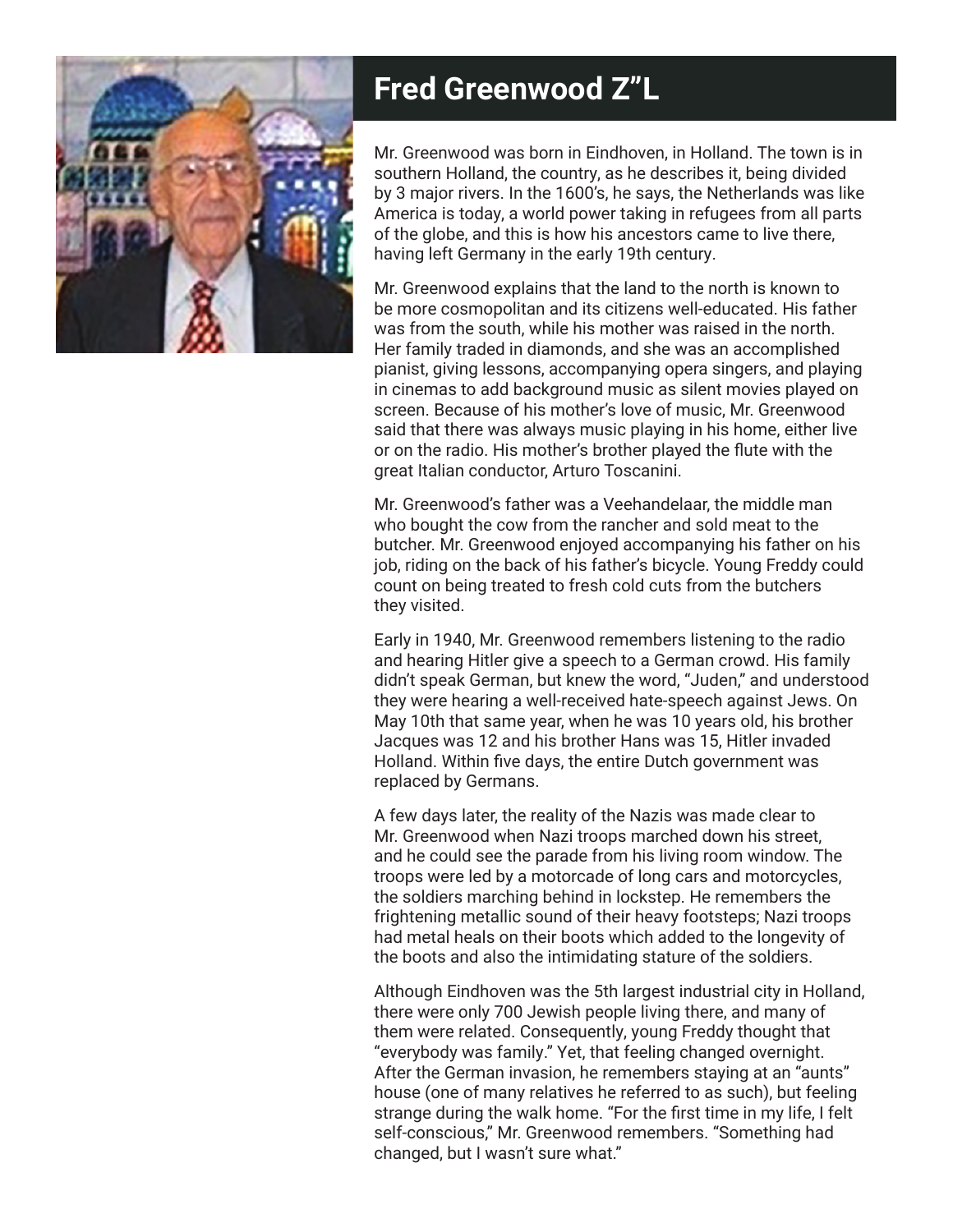Still, his mother was determined that her family would carry on with their lives regardless of the madness that seemed to be taking hold of their country. Even her determination, however, was no match for the restrictions that came with the occupation. Jews were not allowed in parks, in public swimming pools; they were not allowed to use cars or bicycles; they could not hold certain professions, and they could not socialize with non-Jews.

In 1941, it was decreed that Dutch Jews would have to wear the Yellow Star identifying them as Jewish. In the middle of the Star was the word, "Jood." From a moral standpoint, this was the ultimate humiliation. However, Mr. Greenwood pointed out that it was also a practical nightmare. Each family was given only a few of the stars, but was forced to sew it to any article of clothing worn outside of the home. This meant that his mother had to constantly take off the star and re-sew them to the clothing of each family member every time they changed clothes.

Among the restrictions was the law that no Jewish children could attend school with non-Jews. This meant that Freddy and his brothers had to take the train to a Jewish school 30 miles away. The most traumatizing aspect of this was that as time passed, they noticed that more and more children disappeared. Without a goodbye or mention of plans to leave, the children simply vanished, leaving Freddy and his brothers to wonder what could have happened to them.

The "final solution" was contrived by Hitler and his top men at the Wannsee Conference in January 1942. Within several months, "Uncle Michael" came to tell each member of the Groenewoudt family to pack a suitcase and be ready to leave at a moment's notice.

Uncle Michael was not Jewish—he was Catholic– but was among the close friends that the Groenewoudt's considered family. Uncle Michael had nine children, some of whom had been instructed in piano by Mrs. Groenewoudt. Certainly, he had much to lose if the Germans ever learned about his underground activity, but this extraordinary man chose not to let fear inhibit his morality. Uncle Michael showed up one evening and took Freddy to his "first address."

They left in the middle of the night on bicycle. Uncle Michael was a big man, and had one stiff leg that was of little use. Still, he could pedal faster on his bicycle than most fit men with two good legs.

His only advice to Freddy as he led him to his new home was to "be obedient." For this 12-year-old boy living in hiding, this meant that he was not to complain, do as he was told, and above all, not to make a sound.

Over the next two years, Uncle Michael would show up every few weeks to escort Freddy to a new hiding place or "address." His feeling was that it was unsafe to keep Freddy in the same home too long because sooner or later the milkman would notice the regular consumption of an extra bottle of milk, or the neighbors would wonder why they were no longer invited to visit. It was a wise strategy, but not without many risks. It was remarkable that Uncle Michael could find 14 different families to hide Freddy, and that he managed to smuggle the young boy without notice was a death-defying feat.

With each "new address," Freddy was given an escape route so that he could be ready to flee if there was any sign of Nazi soldiers coming to the home. Luckily, he never had to use the emergency escape, although he did have one or two close calls with soldiers.

On one ride to his next home, Mr. Greenwood recalls that they ran into a German soldier, also on a bicycle. Michael didn't panic and simply carried on a short conversation as though traveling in the middle of the night with a suitcase and young boy on bicycle was the most natural thing in the world.

The Groenewoudt family owed much to those brave people who risked their own lives and their families' lives to save people they didn't even know. Freddy's mother was lucky enough to be taken to "Den Haag" and stayed with a family including an opera singer. Michael had procured fake papers for her and so she could live openly with the family.

Mr. Greenwood's oldest brother, Hans, had been working as a chemist in a factory owned by a family named Phillips, but he was not allowed to stay. Hans had visited Freddy once while in hiding, but then disappeared and Mr. Greenwood has no idea what happened to him. However, he suspects that Hans died on a specific night. That night, Freddy had a dream that he saw his brother on a bridge but he couldn't move and go meet him. Mr. Greenwood reports that the dream is still so vivid in his head, and was so vivid then, that it woke him from his sleep and kept him awake throughout the night. His second oldest brother, Jacques, went to work on a farm and then went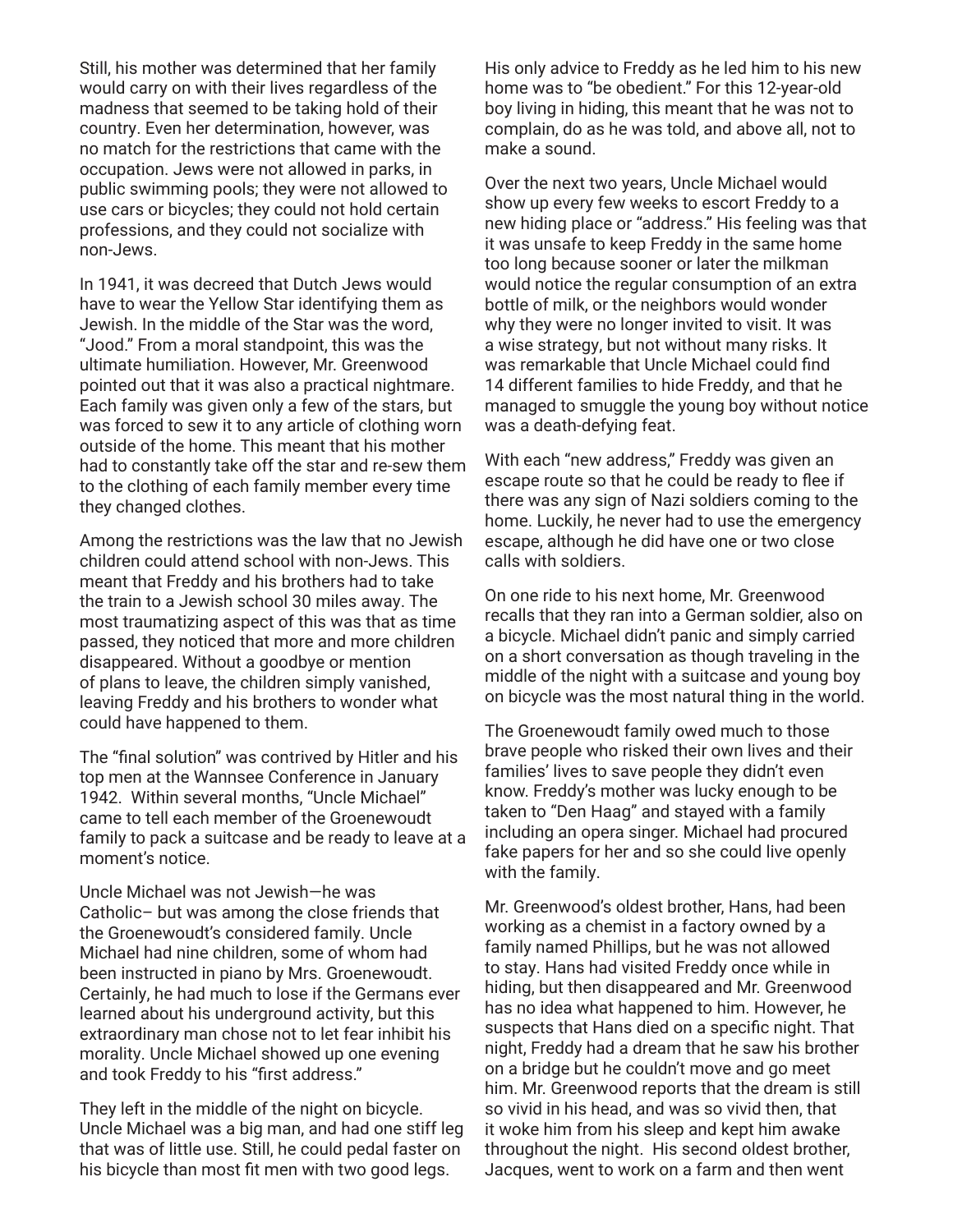into the underground political resistance, not to be confused with the military resistance.

Freddy's only communication with his mother was through Uncle Michael, who relayed messages back and forth as often as possible. Many others helped young Freddy through this terrible time of underground confinement. One teacher continued to send him homework, correcting and grading his work, so that after the war, he had only lost one year of schooling. Even with his homework, however, Mr. Greenwood reports that the toughest part of his hiding was fighting the boredom. He could not make a sound, move in front of a window, or leave his room—not an easy way for anyone to pass hour after hour, day after day for two years, let alone an adolescent boy.

In August 1944, Mr. Greenwood remembers that he could hear the Allies attacking the Germans on the Belgian border 20 miles away. A few weeks later, on September 14th, the allies came through Eindhoven, where he was staying, and he was told he could actually wear shoes and go outside. Freddy found it exciting to be outside and see the allied armies, paratroopers and planes all from the highway as he walked.

Although his side of the rivers was liberated, his mother's side was not free until 1945. So, it wasn't until he was 15 that he could finally see his mother after three years of hiding and waiting for the war to end.

Freddy, his mother and Jacques moved into a garage that was a teacher's art studio where their only furnishings were a sink and table. He and his mother visited their old house where all their belongings were being used by another family. Afraid to make a fuss, his mother left with only a couple of her things, those items that the new owners said they could do without. Later, the Dutch government supplied them with low-rent housing.

His mother began to give piano lessons once again and she went to the head of the Phillips family who owned the factory where Hans had worked. Mr. Phillips agreed to pay for Freddy's tuition in the "gymnasium," a university preparatory school. There Freddy did well, but could never overcome that feeling of insecurity that haunted him just after war broke out, a feeling he had never experienced before the war, when he was surrounded by friends and family. Now anyone he knew who was Jewish was gone, and he felt vulnerable.

In 1952, after finding no real job or career that interested him, Freddy received the permanent visa he needed to move to America. He had applied after a visit to his uncle in New York. Upon entering the New York harbor on ship, he remembers being so joyous, that he waved to the Statue of Liberty as he sailed by. As soon as he settled in the U.S., Mr. Greenwood discovered he needed to register for the draft. Within 4 months, he was in basic training as an American soldier of the Korean War.

On his way to Korea in Fort Lewis, he found the drudgery of military service was taking its toll. One day after roll-call, Freddy and a friend decided to part ways with their unit and go left instead of right. They continued down their path towards the compound library, thinking they would pass the time with some good books. As they approached the door, a colonel opened it and asked, "Are you the guys sent to help?" "Absolutely!" they replied, and thereafter happily continued to show up daily for easy work in the library, having their meals with the officers, all the while astonished at their good fortune.

Freddy's good luck continued in the army. He began taking photos as a hobby and ended up being a kind of unofficial base photographer. One of his subjects was the lovely young actress, Marilynn Monroe whom he photographed when she was on base entertaining troops.

In that one year, from 1953-54, at the age of 22- 23, Freddy got married to Anita Amsel and soon after had a baby on the way, traveled as part of the engineering corps to Japan and Korea, and then still with the army, came back to the U.S. In 1954, when the war ended, he returned to join his uncle in the diamond cutting business. Like previous jobs, Freddy found diamond cutting uninteresting and an unsatisfactory way to spend his life.

One day as Anita was having her hair done, her stylist asked her if her husband would like to become a stylist himself. He thought it sounded like a fine idea, so he went to beautician school on the G.I. bill, and began his new career. It was a rough start. The first few jobs ended with his being fired for dropping shampoo bottles, inability to use hairpins properly, and an "atrocious" hair cut or two. But after many false starts, he developed knowledge of permanents, tints, and problem solving–fixing mistakes made by other stylists.

In 1960, he opened his own shop in Queens, NY. He and Anita had three children, and the family lived comfortably and happily on the east coast.